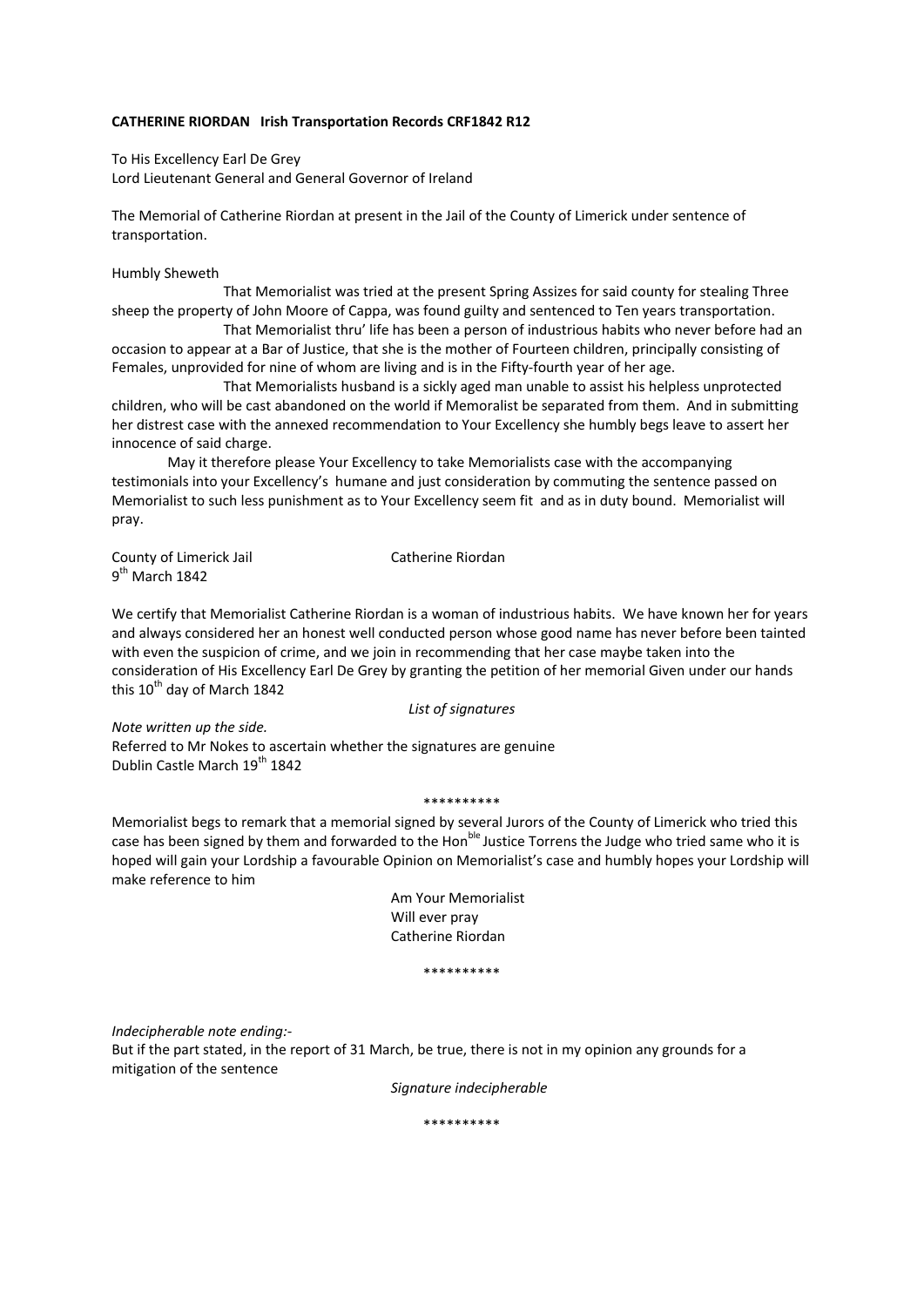County of Limerick Rathkeale March 31. 1842

The annexed memorial having been transmitted to me by Mr Nokes in consequence of all the signatures annexed purporting to be those of persons residing in Rathkeale I have made enquiry inspecting the Authenticity of the Signatures and have to report that I find them genuine.

At the same time I beg respectfully to state for the Information of his Excellency that I find several of the Parties signing were induced to do so more by the names they found already affixed than from any intimate knowledge of the Parties, and more by the respectability of their appearance than from a knowledge of the means by which they supported it. In proof of this one person who lived the nearest to them stated to me that he always considered that the Prisoner and her husband must be substantial farmers, whilst in fact they had no land at all – From the Impression I obtained when following up the case originally it would appear that Catherine Riordan had been following the trade of sheep and cow stealing for more than two years in this neighbourhood unsuspected and was a constant seller in the Limerick Market, tho' not under her real name. Her children, I learn, are most of them powerless, one in Service and the others able with the exception of two to support themselves.

Cattle stealing is very prevalent in the neighbourhood even yet, notwithstanding several minor convictions have taken place at the Quarter Sessions.

\*\*\*\*\*\*\*\*\*\*

George Goold

To Her Excellency the Countess De Grey etc etc etc etc

The humble Petition of Mary Riordan and Ellen Riordan, her sister, both of Bally William, near Rathkeale in the County of Limerick, most humbly

Sheweth: That your Ladyship's two youthful Petitioners have travelled on foot from their residence aforesaid, a distance of one hundred and eight Irish miles, to supplicate your Ladyship's gracious intercession on behalf of their poor afflicted mother who now lies in the Gaol of Limerick under sentence of Transportation for ten years upon a charge brought against her at the last Assizes in that City before the Honorable Justice Torrens, for stealing three sheep.

That the convict is the mother of fourteen children, of whom nine are now living with their father, who is an old man and bedridden, and whose grey Hairs are sinking into the Grave with sorrow in consequence of the unfortunate occurrence. She is of a respectable family and true; and Petitioners solemnly declare that if they had the faintest? idea of their "mother's" guilt they would be far from undertaking so long a journey to do her the least service?, but on the other hand, knowing her innocence and what she has already suffered being confined in Gaol three months before the Assizes they feel for her in their Hearts and Souls, and do humbly hope your Ladyship will participate in their feelings.

It would move the hardened heart to witness the lamentations of her poor husband and her children. The sheep in question were bought by her at the fair of Pallas-Kenry from a stranger whom she did not know, and he having stolen them, was the heartrenching cause of the dreadful situation of the mother of fourteen children!

Petitioners, therefore, on the knees of their hearts, most humbly supplicate your Ladyship of mercy and compassion‐ One word and their poor mother would be restored to her family. They have travelled far on foot in the pleasing hope that their journey will not be in vain – and that God Almighty may bestow upon your Ladyship many long and happy days in this life and eternal felicity in the next, will be the constant prayers of your Ladyship's humble petitioners.

BallyWilliam, Rathkeale **BallyWilliam, Rathkeale 1996** Co Limerick May 24 1842 Catherine Riordan

\*\*\*\*\*\*\*\*\*\*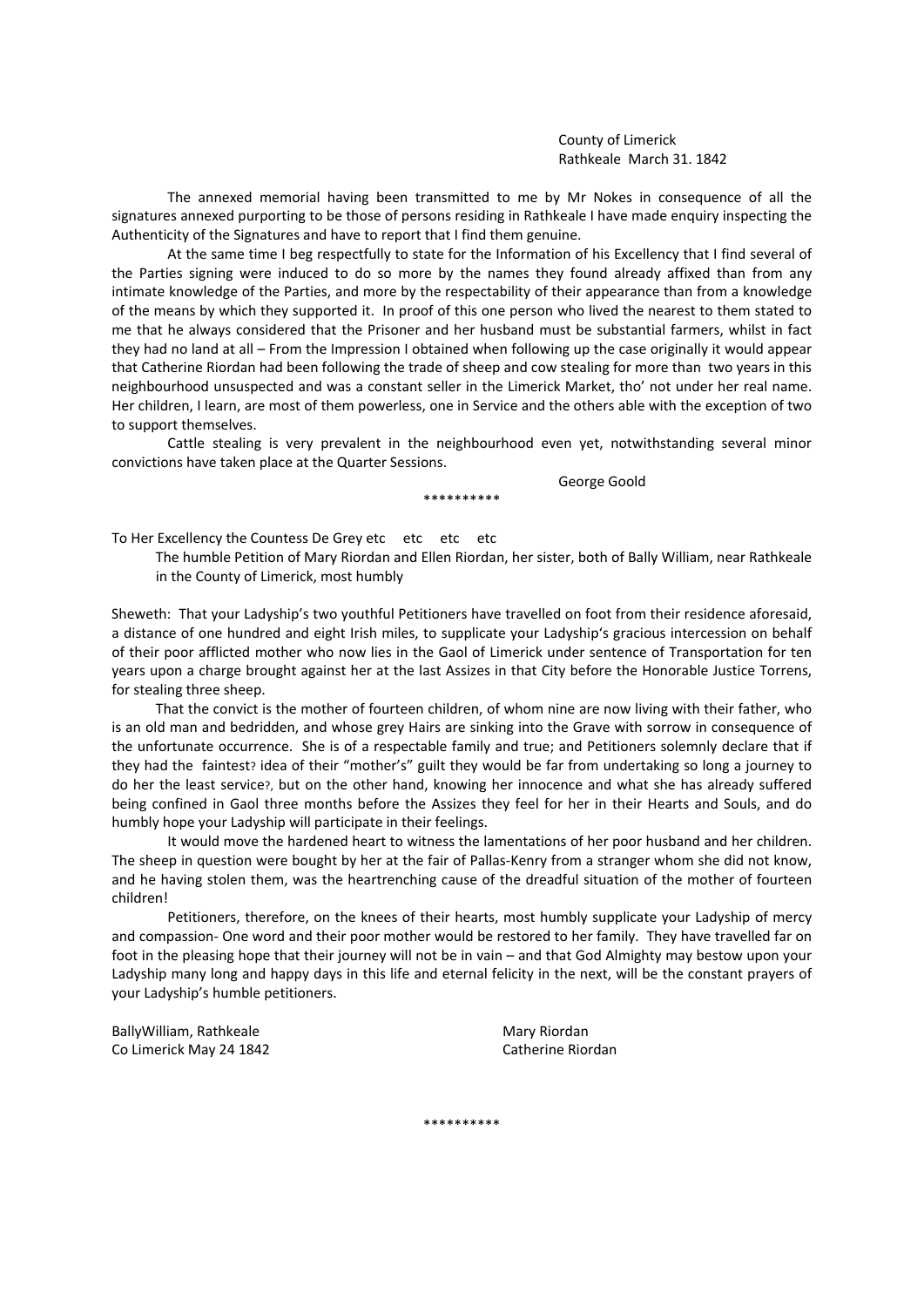The humble Petition of Mary Riordan and Ellen Riordan, her sister, both of Bally William, near Rathkeale in the County of Limerick, write Your Excellency most humbly

Sheweth: That your Lordship's two youthful Petitioners have travelled on foot from their above mentioned residence to this great Metropolis, in order to cast themselves at Your Excellency's feet and to supplicate your fatherly tenderness in behalf of their poor mother who now lies in the Gaol of Limerick under sentence of Transportation for ten years upon a charge brought against her at the last Assizes in that City before the Honorable Justice Torrens, for stealing three sheep.

That their poor Mother is the parent of fourteen children, of whom nine are now living, she is of a respectable family and was always in good circumstances; and had Your Excellency's Petitioner the slightest idea of her guilt they solemnly assert they would not have set out on a journey of one hundred and eight Irish miles to supplicate the Royal clemency in her behalf but would leave her to her fate; but on the contrary they know their dear mother to be innocent and that she brought them at the fair in Pallas Kenry from a man who came not honestly by them by whose name she knew not.

That it would melt a heart of stone to witness the lamentations of her poor old bedridden husband, and nine children, when committed to gaol for this offence, three months before the Assizes, and where she now lies in a state of very bad health – but since her conviction no language could describe the unutterable anguish of this afflicted family.

Petitioners, therefore, on the knees of their hearts, most humbly supplicate your Excellency of Grace and Compassion. They have travelled a long journey to implore it and they humbly pray that they have not laboured in vain. Out of the treasure of your paternal goodness they fondly hope Your Excellency will be graciously pleased to extend the prerogative of mercy towards their poor mother by ordering such mitigation of her terrible sentence your Excellency will think proper.

And that God Almighty may bless your Excellency with long life and good health in this world and eternal happiness in the next, will be the constant prayers of your Excellency's petitioners.

| Bally William, Rathkeale | Mary Riordan      |
|--------------------------|-------------------|
| Co Limerick May 24 1842  | Catherine Riordan |
|                          |                   |
|                          |                   |

The Memorial of Catherine Riordan of BallyWilliam near Rathkeale at present Under sentence of transportation in the County of Limerick Gaol

## Most humbly shewth

That Memorialist was tried at the last spring assizes for the County of Limerick for stealing three sheep from John Moore of Lisbuy and found Guilty and sentenced to ten years transportation.

That Memorialist is over fifty four years of age, is the mother of Fourteen children principally consisting of females and nine of them are still living and having an unhealthy Father unable to labour for his family's support. Memorialist for several years was obliged to transact her domestic business and to attend at fairs and markets to dispose of her stock

That the sheep were not found in Memorialist's possession but she was arrested on the Information of one Denis Drinan to whom she sold them, but Drinan having died before the Trial Memorialist was thereby precluded from the benefits that would arise from his cross examination.

That Memorialist does not arraign the justice of her sentence, and most humbly begs leave to represent that she never before had an occasion to appear in a Court of Justice, That she is in confinement since the  $10^{th}$  December1841during the greater part of which she is under the care of the Gaol physicians.

May it therefore please your Excellency to take the case of Memorialist with the annexed Certificate and recommendation, which is signed also by the prosecutor John Moore, into Your Excellency's humane consideration by commuting Memorialists sentence as to your Excellency may seem fit and she will pray.

#### Catherine Riordan

We the undersigned Magistrates, Freeholders, Gentlemen be of the County of Limerick believe the above to be true and we join the prosecutor, John Moore, in recommending , that the case of Memorialist be taken into the consideration of His Excellency the Lord Lieutenant Given under our hands this 29 day of July 1842. County of Limerick Jail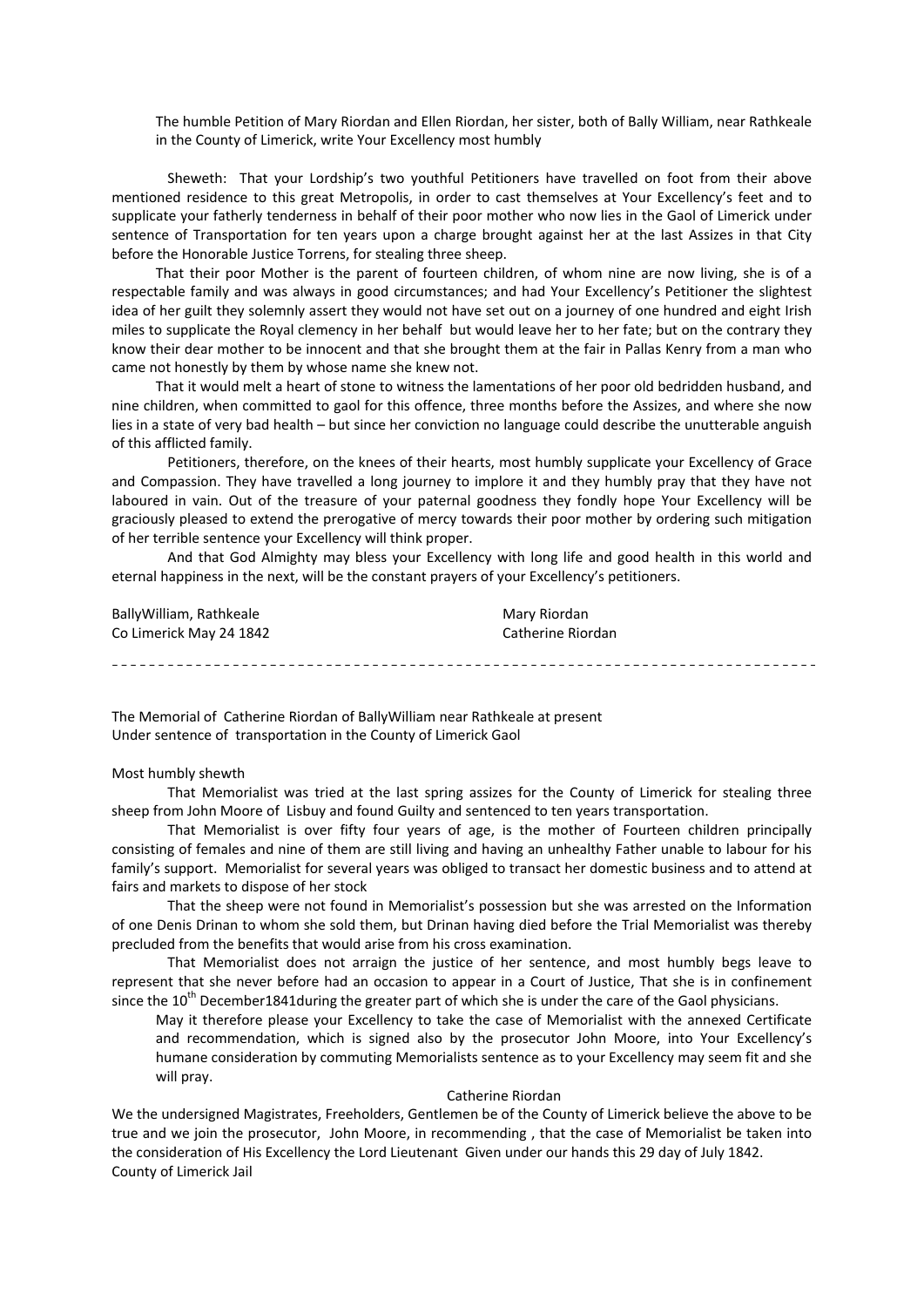# John Moore The Prosecutor

### \*\*\*\*\*\*\*\*\*\*

(*oval rubber stamp ‐ document received at Chief Secretary's Office Dublin August [ ] 1842* )

# Riddlestown Park August 2 1842

Sir,

In the absence of the Lord Lieutenant [of Ireland] Earl de Grey, I request you will lay before the Lords Justices the sworn promisary? Memorial in extenuation they may be pleased to take Petitioners Case into their humane consideration. The following circumstances induce me to join in the prayer of the Petitioner.

The Applicant is Mother of fourteen children, an old Woman, in bad health and in confinement since December last. Her Husband a very unhealthy poor man, and two unfortunate Children, confined to their beds, with sore feet and swollen legs from walking near 200 miles from home to **Dublin Castle**, and back, to present a memorial personally, from the effects of which [these] poor creatures are suffering for the parent shockingly tho' much better. The prosecutor signed the memorial requesting their Lordships *etc* will grant the request.

 I have the Honor to be Your ob[edien]<sup>t</sup> serv[an]<sup>t</sup> Gerald Blennerhassett  $\mathsf{Dep}\left[\mathsf{ut}\right]^\mathsf{V}$  Lieu $\left[\mathsf{tenan}\right]^\mathsf{t}$  Co $\left[\mathsf{unty}\right]$  Limerick

The last off post of Memorial, declaring innocence, after a conviction, I could not certify, therefore have(not) done so.

G[erald] B[lennerhassett]

*(written vertically at left)*

W Connor

**\*\*\*\*\*\*\*\*\*\*** 

 Limerick, August 1842

Dear Sir

I have examined into the case of Catherine Riordan a convict in the County of Limerick Gaol; she is aged between 50 and 60 years, much worn having been the mother of several children; from which circumstances I would hesitate to certify that she was a fit subject to undertake a voyage which it is my duty to do as surgeon of the prison, as I would consider she would be an encumbrance on the voyage or after it.

I remain

Your very Ob<sup>t</sup> Serv<sup>t</sup> James G Mc[.....]

\*\*\*\*\*\*\*\*\*\*

(*oval rubber stamp ‐ document received at Chief Secretary's Office*

*Dublin, August 12 1842*)

en andere de la provincia de la provincia de la provincia de la provincia de la provincia de la provincia del<br>En la provincia de la provincia de la provincia de la provincia de la provincia de la provincia de la provinci Riddlestown Park August 11 1842

Sir,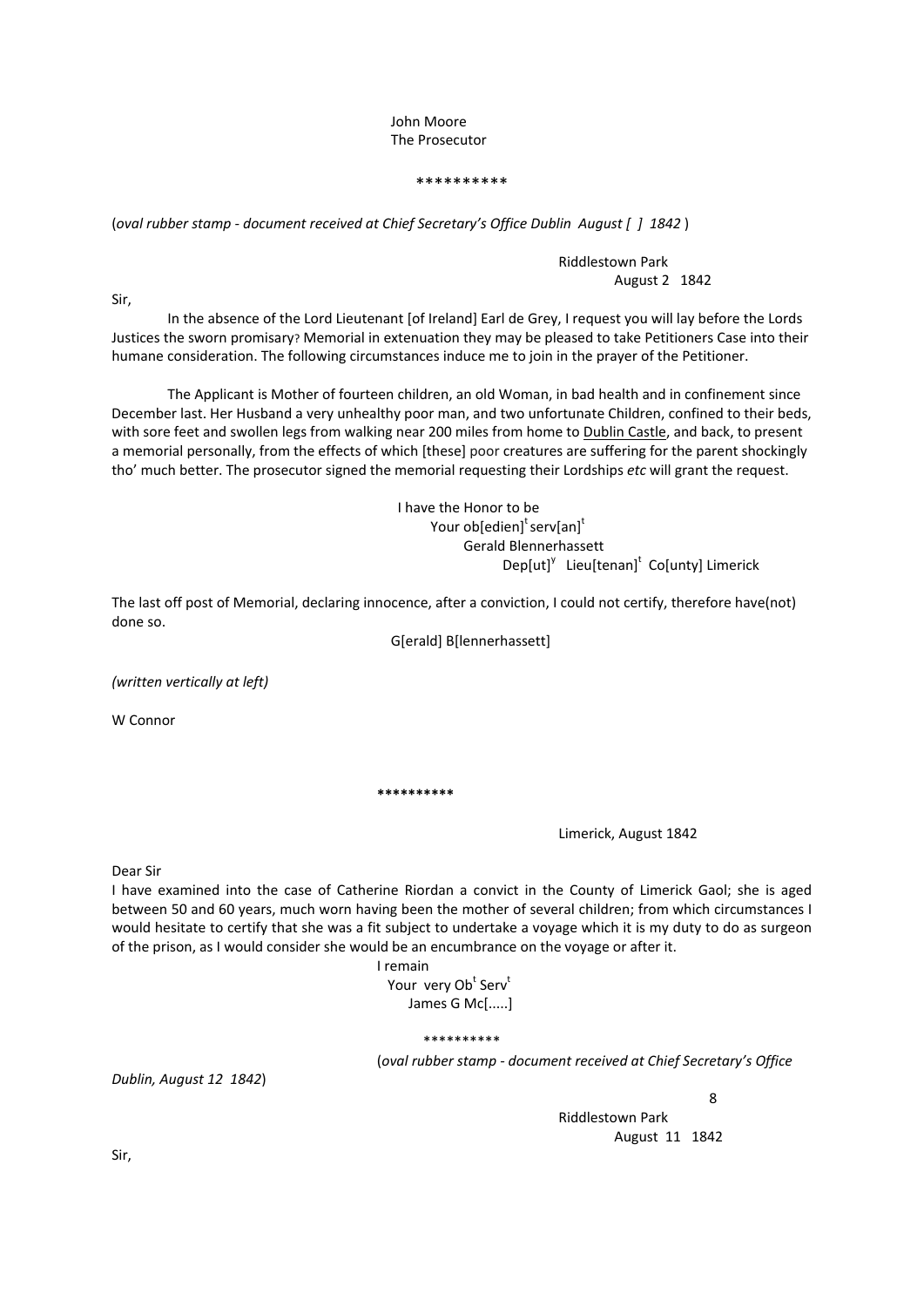I beg leave to state for the information of Their Excellencies that I am more inclined to address them on behalf of six young Children, four younger than the two poor creatures that walked to Dublin and presented their memorial themselves at the Castle, the last child young and sickly, of the six.

This time I respectfully beg to say that there are circumstances in this woman's case that her attorney did not bring before [the] Judge, that might have altered their opinion and which, if is properly attested to, in Mr Goolds statement to Their Excellencies, namely, that of a person holding no land, but having stock at fairs, that is quite common here, jobbing on stock and grazing sheep, to keep the wool for frize and flannel, and then sell the sheep.

I have ascertained from two men that they have for the last three years taken sheep to graze from this Woman and then these have driven them to fairs and when not sold bring them back subsequently to the farmer.

I should not much count this unsworn information from the lower orders to a Co[unty] Magistrate, also I am [  $\parallel$  into on the first principle, for I regret to say few of them can be believed on Oath.

I also beg to send the report of the Gaol Doctor.

I again beg humbly to submit this case to Their Excellencies for their humane consideration and to add a material point for these poor Children, the very bad health of their Father and that to my own knowledge.

> I am Sir Your  $M[0]^{st}$  Hu $[mb]^{le}$  Ser[van]<sup>t</sup> Gerald Blennerhassett

*(written vertically at left)*

W Connor Ans[were]<sup>d</sup> case dep<sup>td</sup> / def[ende]<sup>d</sup>(?) aug 12 L[or]<sup>d</sup> L[ieutenan]t retain

 Riddlestown Park August 29

Sir,

These unfortunate little girls daughters of Catherine Riordan under sen<sup>t</sup> of transportation have just brought me a letter. They rec<sup>d</sup> from their mother stating she was to be put on board the Convict Ship this day. Lest there might be a mistake I take the liberty of reminding you of the letter I had the honor to receive by order of the Lord Justices from you of August 16. Whereon you mention, they have directed the examination of the sentence shall (be) suspended until his Excellency the lord Lieutenant returns to Ireland.

\*\*\*\*\*\*\*\*\*\*

I am confident that this mistake lies at(the) woman's side, but I was so implored. by those children I cannot refuse troubling you again.

I have the Honor to be  $\bm{\mathsf{Your}}\ \bm{\mathsf{ob}}^\text{t}\ \bm{\mathsf{serv}}^\text{t}$  Gerald Blennerhassett Deputy Lieut Co Limerick

Permit me to request a speedy answer

*(written vertically at left)* W Connor Ans[were]<sup>d</sup> case dep<sup>td</sup> / def[ende]<sup>d</sup>(?) aug 12 L[or]<sup>d</sup> L[ieutenan]t retain Sheweth benevolent and humane The Countess de Gray

That Memorialist was tried at the last spring assizes for the County of Limerick for stealing three sheep from John Moore of Lisbuy was found guilty and sentenced to transportation.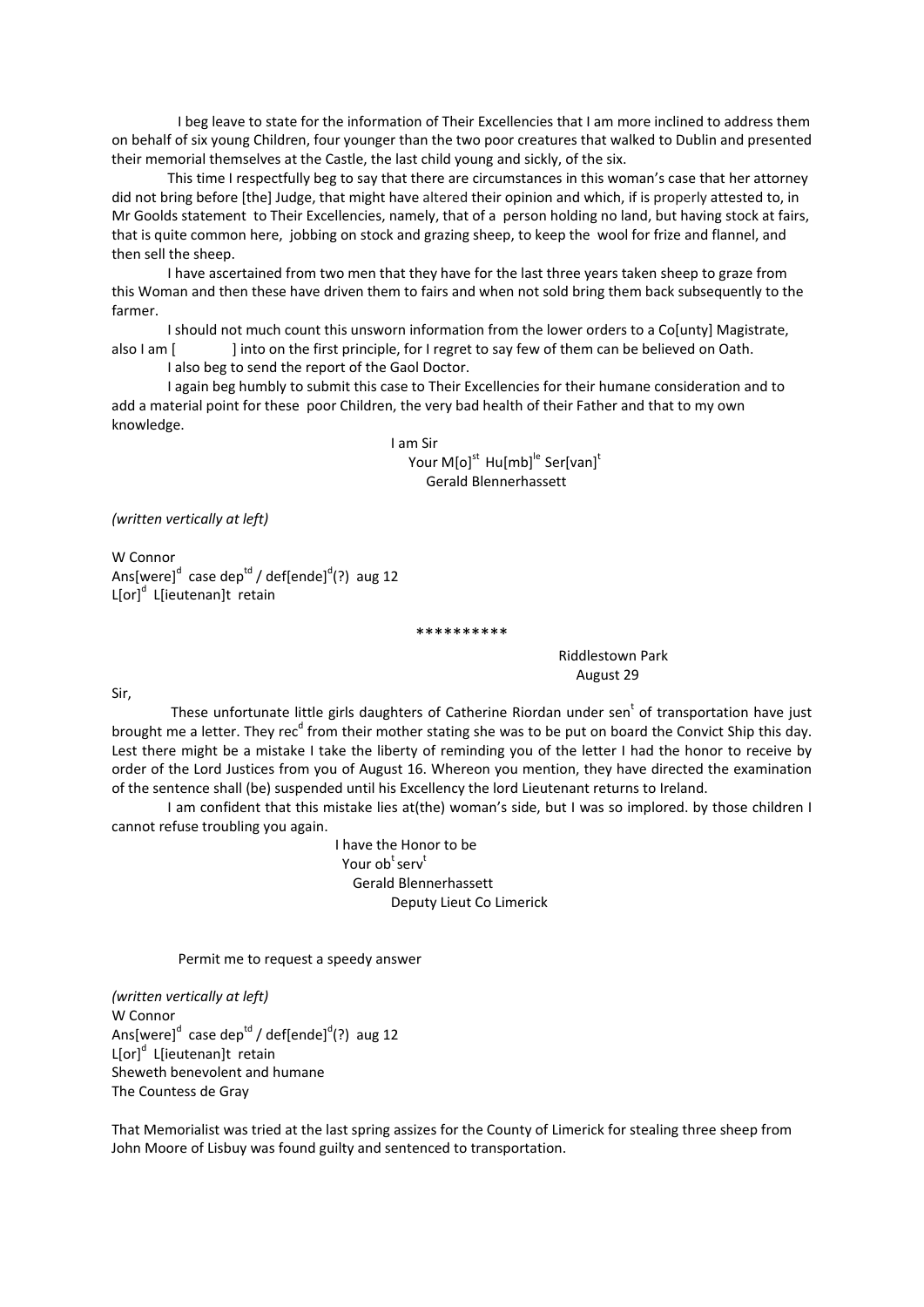That Memorialist is over fifty four years of age, is the mother of fourteen children principally consisting of Females and nine of whom are still living- and having a Father unable to labour for his families support. Memorialist for many years was… domestic concerns and to attend at Fairs and Markets to buy and sell cattle. That the sheep were not found in the possession of Memorialistbut she was arrested on the deposition of one Denis Drinan a Victualler from the City of Limerick [….....] having died before the trial came on your Memorialist was thereby precluded from the benefit that would arise from his direct and cross Examination. That Memorialist does not arraign the Justice of her sentence but is humbly stating that she never before had an occasion to appear in a Court of Justice. That she was confined since the 10<sup>th</sup> December 1841during the greater part of which she was under the care of the Gaol physician and fear of her unprotected female children having travelled on foot from Rathkeale to Dublin a distance of 137 miles, to see the Lords Justices; and their Lordships having carefully considered their case.

May it therefore please The Right Honorable The Charles de Grey to take the case of Memorialist and of her unfortunate female children into his Gracious consideration by using your powerful influence with his Excellency the Lord Lieutenant… with the Lords Justices to have Memorialist restored to the Bosom of her afflicted family and in humbly stating that a Memorial had been forwarded to the Lord Justice signed by John Moore, the prosecutor and recommended by the Magistrates…. of the County of Limerick, praying for a commutation of her sentence. Memorialist in the name of the Redeemer, most Respectfully and Humbly calls on your Ladyship to [.........] prayers of her [..........] and for which she and miserable family [.................,] to Grant to Your Ladyship and all yours a continuance of health and of the other blessings Your Ladyship so deservedly enjoys.

Catherine Riordan

We the undersigned Magistrates of the County of Limerick believe the above to be true and we join the prosecutor, John Moore, in recommending , that the case of Memorialist be taken into the consideration of The Right Honorable, The Countess de Gray. Given under our hands this 4th day of October1842.

> John Moore The Prosecutor

#### **\*\*\*\*\*\*\*\*\*\*\*\*\*\*\*\*\*\*\*\*\*\*\*\*\*\*\*\*\*\*\*\*\*\*\*\*\*\*\*\*\*\***

Riddlestown Park April 22

Rathkeale

I have the honor to forward to you, requesting you will lay same before His Excellency Earl De Grey the humble petition of Eight Children and a sickly father on behalf of Catherine Riordan, confined for sheep stealing in Grange Gorman Lane Penitentiary; and in confinement since 1841 and brought from the hulk. Your respectable gentlemen & Magistrates in her neighbourhood thus have been applied to, have signed the Memorial of the Children for the restoration of their Mother and a further extension of her time at home

I have the Honor to be erved to the service of the service  $\mathsf{Your}{}$  ob<sup>t</sup> serv<sup>t</sup> Gerald Blennerhassett

1843

Mr Connors *written along the side* Deputy Lieut Co Limerick

\*\*\*\*\*\*\*\*\*\*

Limerick 30 April 1843

Dear Miss Edwards

Sir,

I cannot allow another post to pass without addressing you on one of the most painful subjects that ever presented itself to my notice. On yesterday Cap<sup>t</sup> Blennerhassett the Deputy Lieutenant of this county directed my attention to a family of nine of the most helpless emaciated looking poor wretches I have ever seen in my life. The mother of these poor creatures who was there entire support was committed for sheep stealing in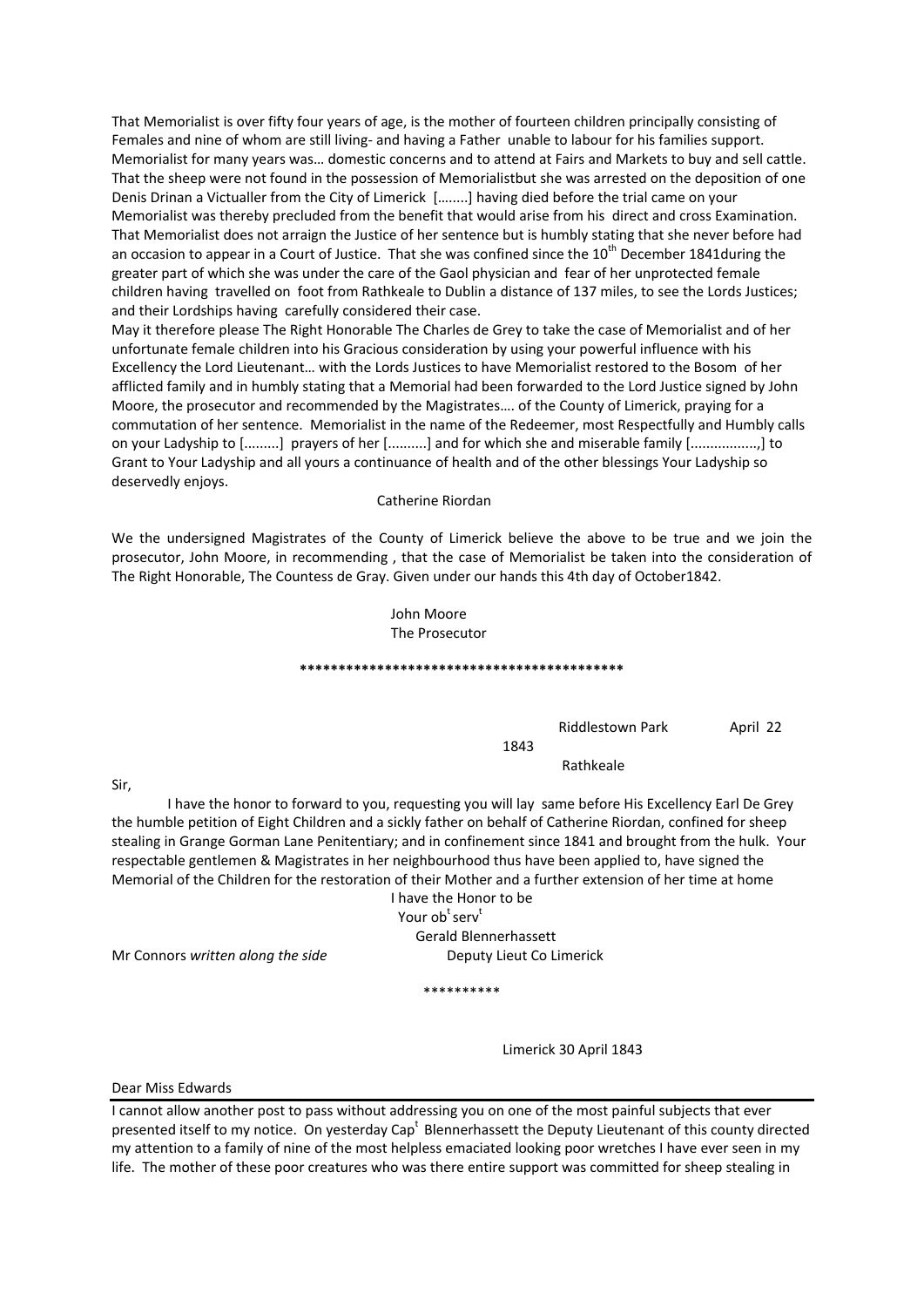the year 1841 – My reason for writing you is that an opportunity might occur that you can bring this subject under the notice of Her Excellency who is so [........]for kindheartedness and humanity who might interfere with His Excellency on their behalf. The mother is to be transported in a few days, so that there is no time to be lost. His Excellency is perfectly conversant with everything connected with this most unfortunate wretch, her name is Catherine Riordan – the entire family of nine are perfectly helpless, with an old infirm dying father – if anything lies in your power I feel satisfied that you will exert yourself ‐ in saving in all chances a helpless wretches from prostitution, since this mother confirmed they have been entirely depending on the bounty of providence – I realy would not trouble you with this affair did I not feel so deeply impressed with the helpless condition and ultimate ruin of these poor wretches – When they had their mother she was always able to work out by her industries a scanty support for them. – but they are now perfectly destitute. I shall not apologise to you for the liberty I have taken as I am perfectly convinced had you seen them as I have done you would feel as I do

 I remain Dear Miss Edwards Yours very sincerely **Signature Signature** 

Letter addressed to Her Excellency The Countess de Gray The Castle Dublin

Four of the Children are under the prescribed age and as a matter of course would be allowed to accompany their Parent – if they were to present themselves in time at G G lane

\*\*\*\*\*\*\*\*\*\*

\*\*\*\*\*\*\*\*\*\* (*oval rubber stamp ‐ document received at Chief Secretary's Office Dublin, May 1 1843*) the contract of the contract of the contract of the contract of the contract of the contract of the contract o

 Riddlestown Park Rathkeale April 30 1843

To

His Excellency the Lord Lieutenant [of Ireland] etc etc etc

I trust Your Excellency will pardon the liberty I take in thus addressing you, and for again troubling you so soon after receiving an answer, in the case of Catherine Riordan. When I was joined in the Memorial by so many Dep[ut]<sup>Y</sup> Lieutenants, Magistrates, Clergymen and County Gentlemen to Your Excellency, I am emboldened once more, humbly to address Your Excellency in her behalf.

I also beg to state that I would be joined by hundreds in my application to Your Excellency had I time, that have witnessed the misery of the unfortunate family.

With the greatest respect I humbly take leave to state that the unfortunate woman, has suffered nearly two years imprisonment already, and was led to think from general opinion, that after being once brought back from the convict ship last year, that she would never undergo the sentence of transportation, but that probably there would be a commutation of her sentence, into imprisonment at home.

Your Excellency's humane offer of permitting the young Children under 9 years (of which there are four) of accompanying her, would have been at one time considered a great Boon, but that day day (*sic*) is gone by when was merit [  $\qquad$  ] to accomplish that, but they now have not the means of even going to Dublin, and I am sorry to say may be in rags, from their Father's bad health, and unable to work at his trade.